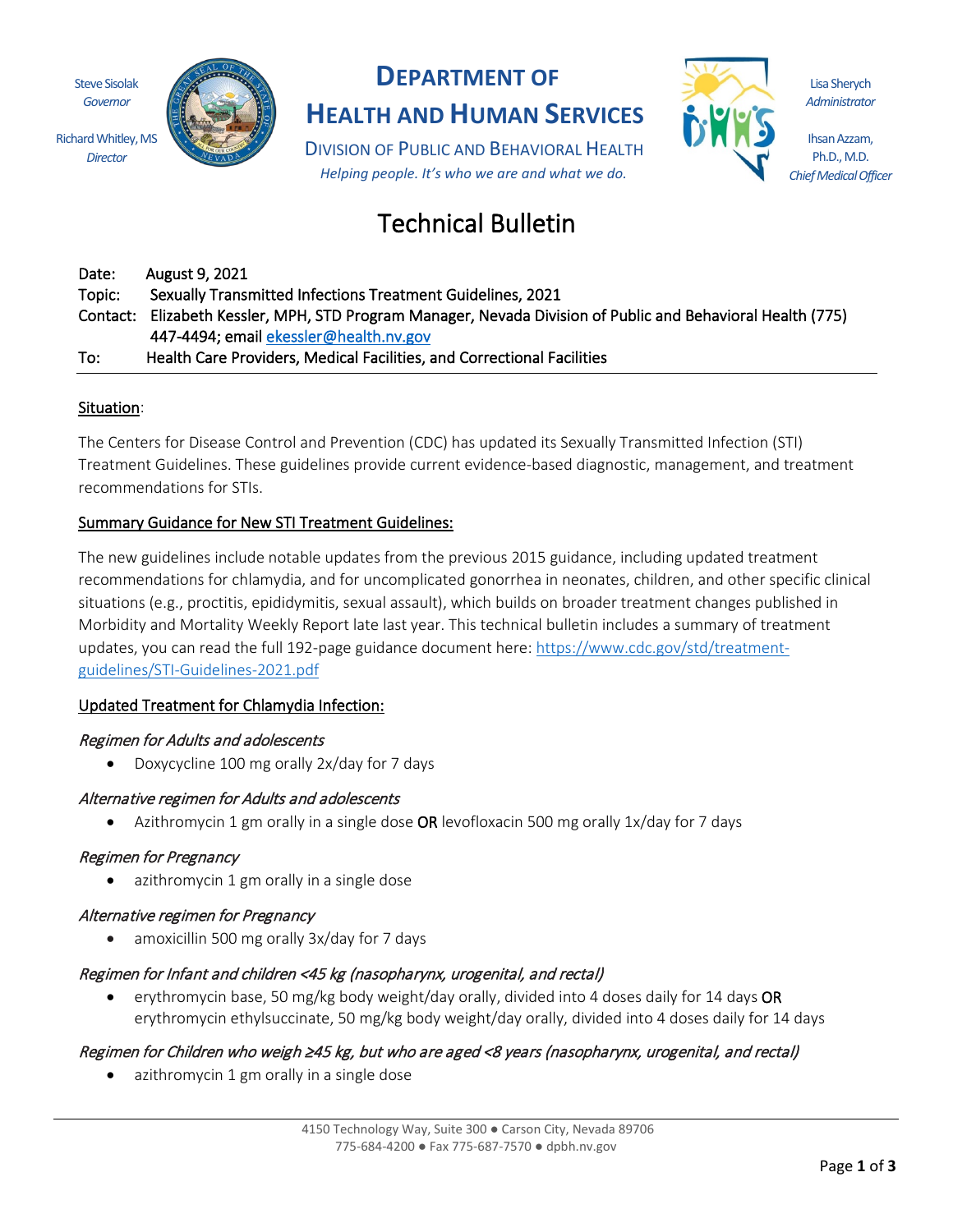# Regimen for Children aged ≥8 years (nasopharynx, urogenital, and rectal)

azithromycin 1 gm orally in a single dose OR doxycycline 100 mg orally  $2x/day$  for 7 days

# Regimen for Neonates: ophthalmia and pneumonia

• erythromycin base, 50 mg/kg body weight/day orally, divided into 4 doses daily for 14 days OR erythromycin ethylsuccinate, 50 mg/kg body weight/day orally, divided into 4 doses daily for 14 days

#### Alternative regimen for Neonates: ophthalmia and pneumonia

• azithromycin suspension 20 mg/kg body weight/ day orally, 1x/day for 3 days

#### Updated Treatment for Gonococcal Infection:

#### Regimen for uncomplicated gonococcal infections of the cervix, urethra, or rectum:

- Ceftriaxone 500 mg intramuscular (IM) as a single dose for persons weighing <150 kg (300 lb.).
- For persons weighing ≥150 kg (300 lb.), 1 g of IM ceftriaxone should be administered.

# Alternative regimens for uncomplicated gonococcal infections of the cervix, urethra, or rectum if ceftriaxone is not available:

- If cephalosporin allergy: Gentamicin 240 mg IM as a single dose plus azithromycin 2 g orally as a single dose AND azithromycin 2 gm orally in a single dose
- If ceftriaxone administration is not available or not feasible: cefixime 800 mg orally in a single dose

# Recommended regimen for uncomplicated gonococcal infections of the pharynx and pregnancy:

• Ceftriaxone 500 mg IM as a single dose

#### Recommended regimen for gonococcal infection with conjunctivitis

• ceftriaxone 1 gm IM in a single dose

# Recommended regimen for Disseminated gonococcal infections (DGI)

• *ceftriaxone 1 gm IM or by IV every 24 hours*

# Alternative regimens for Disseminated gonococcal infections (DGI)

- cefotaxime 1 gm by IV every 8 hours
- OR ceftizoxime 1 gm every 8 hours

# Recommended regimen for Uncomplicated gonococcal vulvovaginitis, cervicitis, urethritis, pharyngitis, or proctitis: infants and children ≤45 kg

• ceftriaxone 25–50 mg/kg body weight by IV or IM in a single dose, not to exceed 250 mg IM

# Recommended regimen for Uncomplicated gonococcal vulvovaginitis, cervicitis, urethritis, pharyngitis, or proctitis: children >45 kg

• Treat with the regimen recommended for adults (see above)

# Recommended regimen for Ocular prophylaxis in neonates

• erythromycin (0.5%) ophthalmic ointment in each eye in a single application at birth

# Recommended regimen for Ophthalmia in neonates and infants

• ceftriaxone 25–50 mg/kg body weight by IV OR IM in a single dose, not to exceed 250 mg

#### Alternative regimen for Ophthalmia in neonates and infants

For neonates unable to receive ceftriaxone due to simultaneous administration of intravenous calcium:

• cefotaxime 100 mg/kg body weight by IV or IM as a single dose